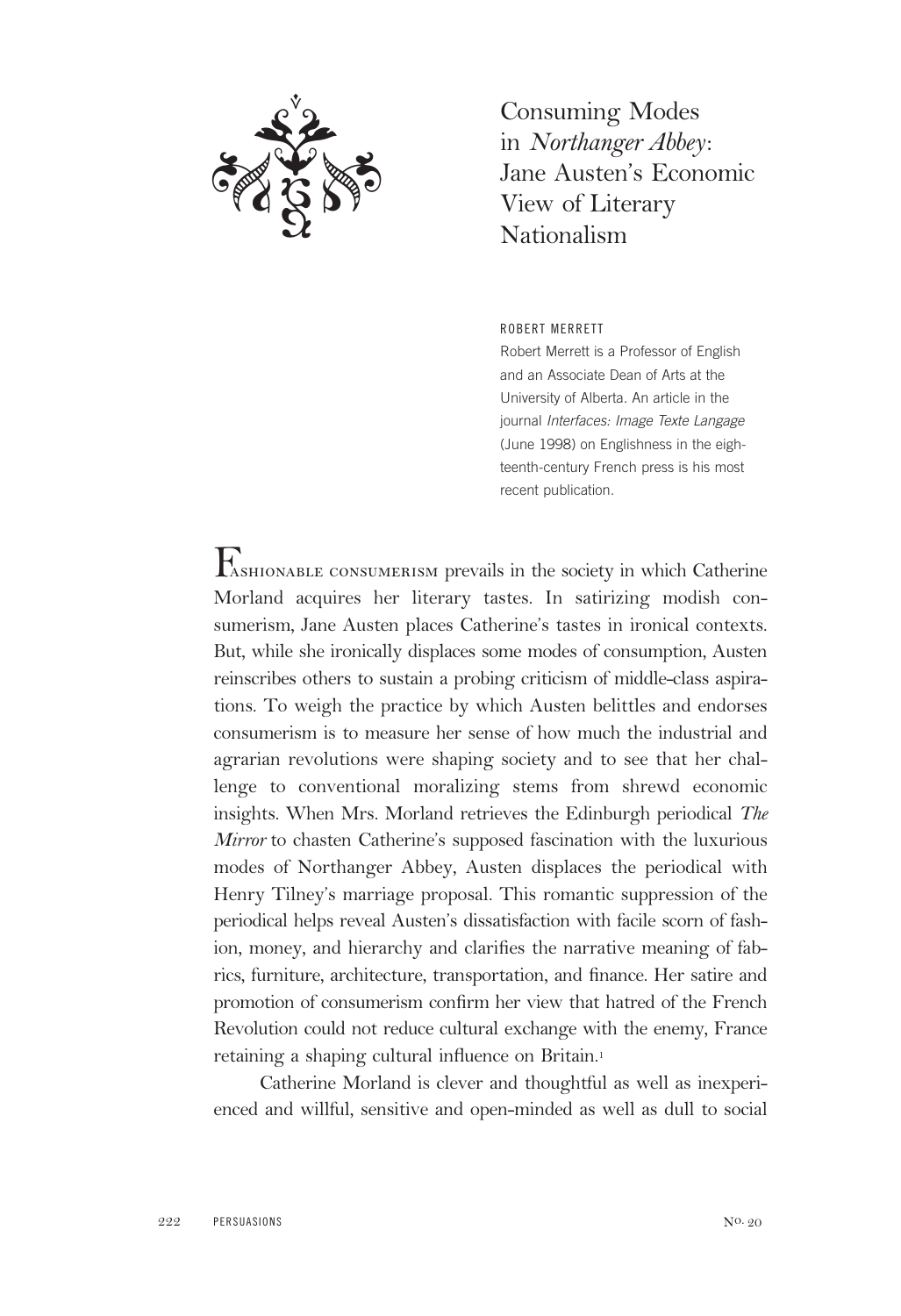signs and slow to connect economic and moral ideas. Gaps in her understanding invite us to look beyond her. She lives far from aristocrats; no lords or baronets reside in her neighborhood (16). Yet her preference for "all story and no reflection" (15) makes her think them ubiquitous: romances cause her to expect that her trip to Bath will lead her mother to caution her against nobles because they abduct women to remote farmhouses. Mrs. Morland neither warns Catherine about lords nor generalizes their evil: in her mother's eyes, Catherine is in no danger from aristocratic machinations (18). When General Tilney dismisses Catherine, her truisms are again disappointed; she is exposed to the hardship of solitary travel by a man whom desire for rank renders greedy and obsequious. Austen again challenges Catherine's prejudices when she introduces Mrs. Thorpe. Far from extending the introduction to several chapters in a Gothic mode that decries aristocrats and attorneys, Austen introduces Mrs. Thorpe matter-of-factly (34).

It is appropriate that General Tilney discomfits Catherine since they both depend excessively on aristocrats. The General is a typical hanger-on who tires of Bath since his supposed old friends, the Marquis of Longtown and General Courtenay, stay away (139). Catherine is too new to consumer modes in Bath to tire of the resort: shopping and entertainments there even modify her literary prejudices. Moreover, her distrust of aristocrats is more pardonable than the General's reliance. Thwarted greed on learning from John Thorpe that Catherine is no heiress leads him to use aristocratic friends as an excuse to dismiss her from Northanger Abbey. His trumped-up visit to Lord Longtown's house near Hereford makes his incivility more striking (224).

However, if Austen asks us to ponder why the General's running after aristocrats removes him from aristocratic values, she invites us to see that Catherine's reading undermines her intuitions and critical intelligence. Catherine rightly sees the General's affront as intentional, but cannot grasp its economic motivation, despite how much she matches his consumerism, and how much Henry and Eleanor warn her about materialism. For example, Henry tells Catherine that people say they are weary of Bath because they cannot afford to stay on; they decry the place to conceal their relative poverty (78). From a belief that social ambition makes middle-ranking people behave erratically, he warns Catherine also that Isabella will be constant to her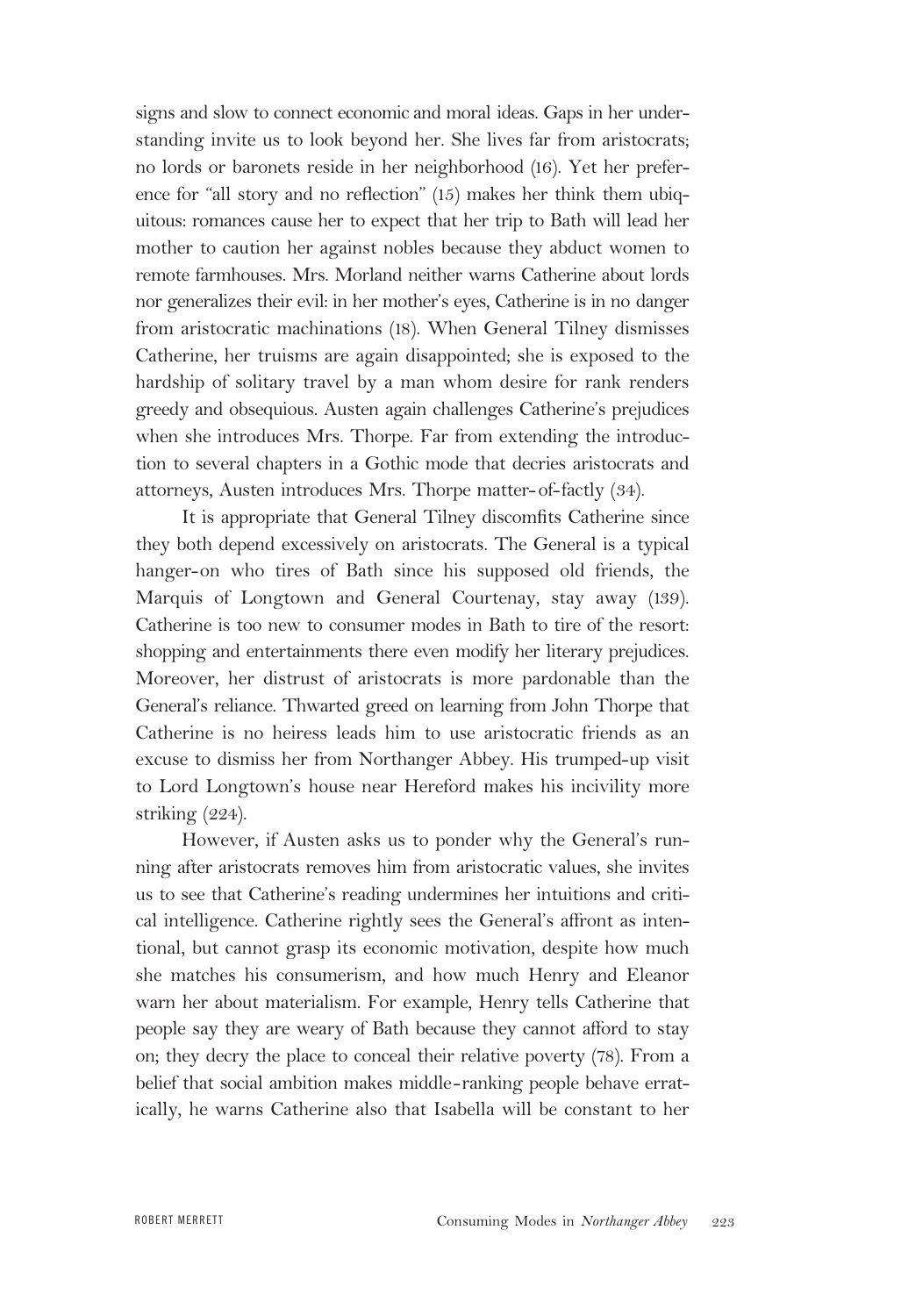brother James as long as a baronet does not enter the scene (206). Given Isabella's constant Gothic and sentimental posturing, Catherine is disingenuous to be shocked when Isabella courts Frederick, Henry's brother. While Austen teaches Catherine that materialists such as the General and Isabella and John Thorpe cannot recognize the wealth they covet, her further target is to show that aristocrats are not sexually dangerous in ways upheld by literary tradition, but become powerful by the deference paid them by middle-ranking materialists.

Austen exploits this systemic greed. General Tilney's gratification is the external cause why Catherine and Henry marry early. When Eleanor weds an aristocrat, the General's accession of dignity throws him into a fit of good humor, the metaphor explaining why Austen gives her fictional blessing. The General loves Eleanor most when he calls her "Your Ladyship," since he puts status before her companionship, utility, and patience. While Austen says that the husband's moral character is independent of peerage and wealth (251), she connects character and money by arranging that the Viscount and Viscountess influence the General to give Henry and Catherine an estate of  $\text{\textsterling}3,000$ . This middle-ranking couple gains a substantial income from aristocratic influence while confirming the patriarchy of the unrepentant father. At novel's end, Catherine's equation of villainy and aristocracy is displaced by reinscribed aristocratic power. Catherine's villains are refigured in the worthy husband, the most charming young man in the world. Austen suggests that her *dénouement* is a jocular formula that celebrates moral individualism, but economic motifs throughout *Northanger Abbey* confirm this serious aspect of the comedy.

Critics usually find Austen's comedies to be intellectual, but her first novel stresses the economic consumption of material things.<sup>2</sup> The architecture and furniture of Northanger Abbey displace the antiquarianism of the Gothic and sentimental genres. Prudent consumers, the Tilney family obliges Austen to limit her satire of consumerism. The most amusing fictional displacement effected by the Tilneys' consumerism is Catherine's disappointed discovery of manuscripts in the chest: this "collection of papers" in "coarse and modern characters" is significant in its banality. Washing bills confront her with "[s]hirts, stockings, cravats, and waistcoats," lists of spending on "letters, hairpowder, shoe-string and breeches-ball" emphasize household budget-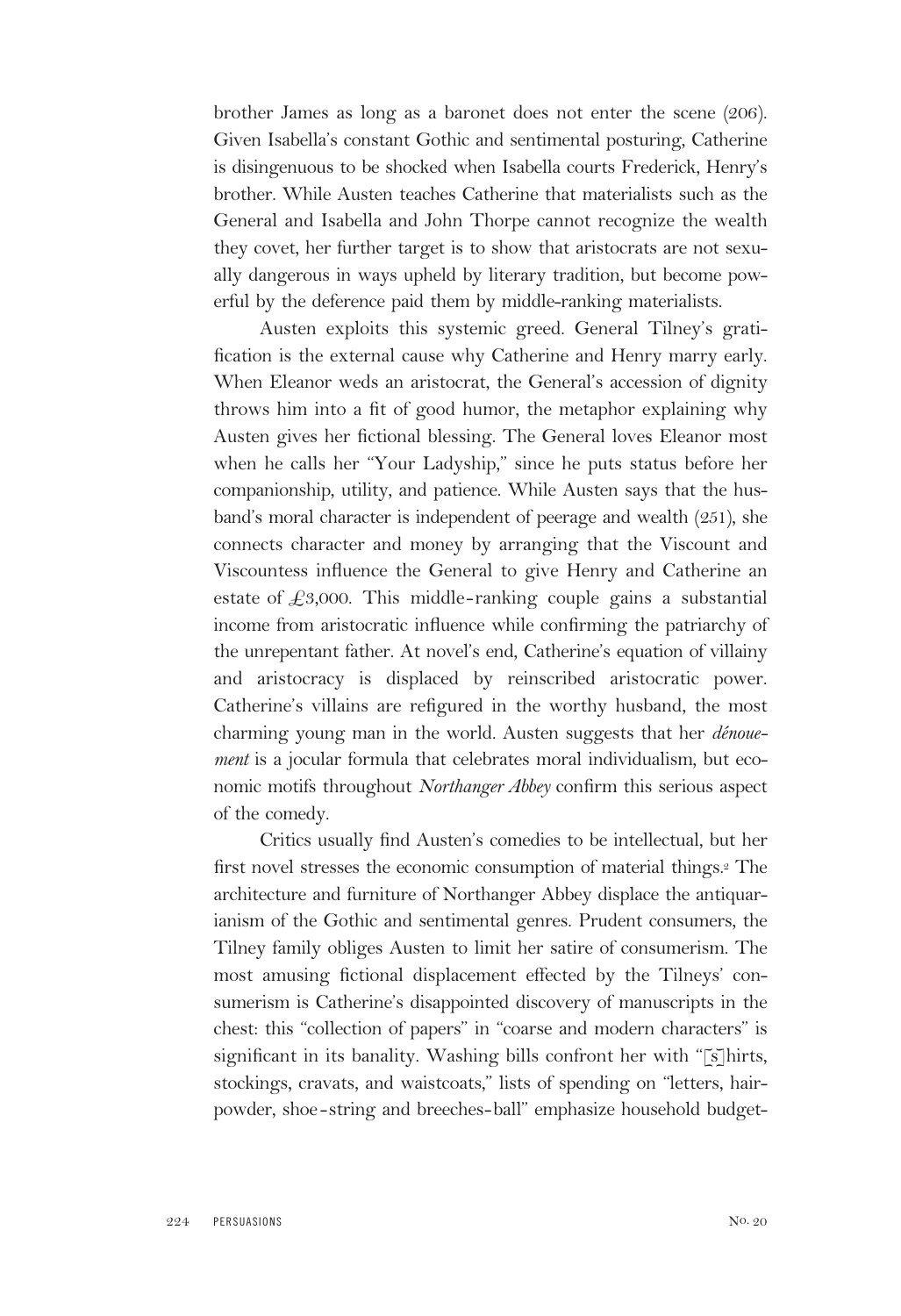ing, and the cover sheet's caption "To poultice chestnut mare" designates a farrier's bill that Catherine cannot bring herself to read (172). These texts invite readers to question Catherine's resistance to domestic and market economy and to view her in economic terms. Self-correction about the false expectation of finding an ancient manuscript in a modern abbey is not Austen's whole point. Catherine's self-correction is abstract and fictional; it evades domestic finances and that relation of writing to accounts taught by her father (14).

Henry Tilney studies domestic economy from the viewpoint that we are all consumers independently of gender. He buys his own cravats and his sister's gowns. He knows materials and bargains. He buys one gown of "'true Indian muslin'" at Bath for "'five shillings a yard'" (28). Catherine's chaperon, Mrs. Allen, cannot equal his shopping, despite her obsession with finery. She pays nine shillings a yard for a muslin gown, thinking the price low. This gown soon develops a hole in the sleeve. In his teasing approach to intimacy, Henry warns Catherine that, if her muslin gown will wash badly and fray, the material will serve as a handkerchief, cap, or cloak. His advice follows his sister's experience (29). If Henry studies the utility of cloth, Mrs. Allen is more concerned with fashion and conspicuous consumption. Smitten by Eleanor's "'very pretty spotted muslin,'" she does not think that Henry might have chosen it for durability (68). Supposed to shield Catherine, Mrs. Allen ventures into Bath society only when protected by "the newest fashion" (20). Her simple-minded delight in fashion dulls her to the tension between desire for uniqueness and standardized imitation. Having observed that Eleanor always wears white, she urges Catherine to do the same when visiting Milsom Street, on the basis that those who dress alike are socially equal (91). When summoning James Morland to guess the price and weigh the merits of a new muff and tippet (51), Mrs. Allen asserts consumer skills to pretend to rank and taste. But Austen invites us to deny Mrs. Allen's disjointed sense of utility, rank, and style.

Mrs. Allen is so voluble about fashion that when she tries to convey what it can signify for Catherine's benefit, she succeeds only in turning her ward away from social codes. In gossiping with Mrs. Hughes, a former schoolfellow, Mrs. Allen learns that the Tilneys are rich because the General's wife had a marriage settlement of  $\text{\textsterling}20,000$ and because her wedding outfit was produced in a warehouse at a cost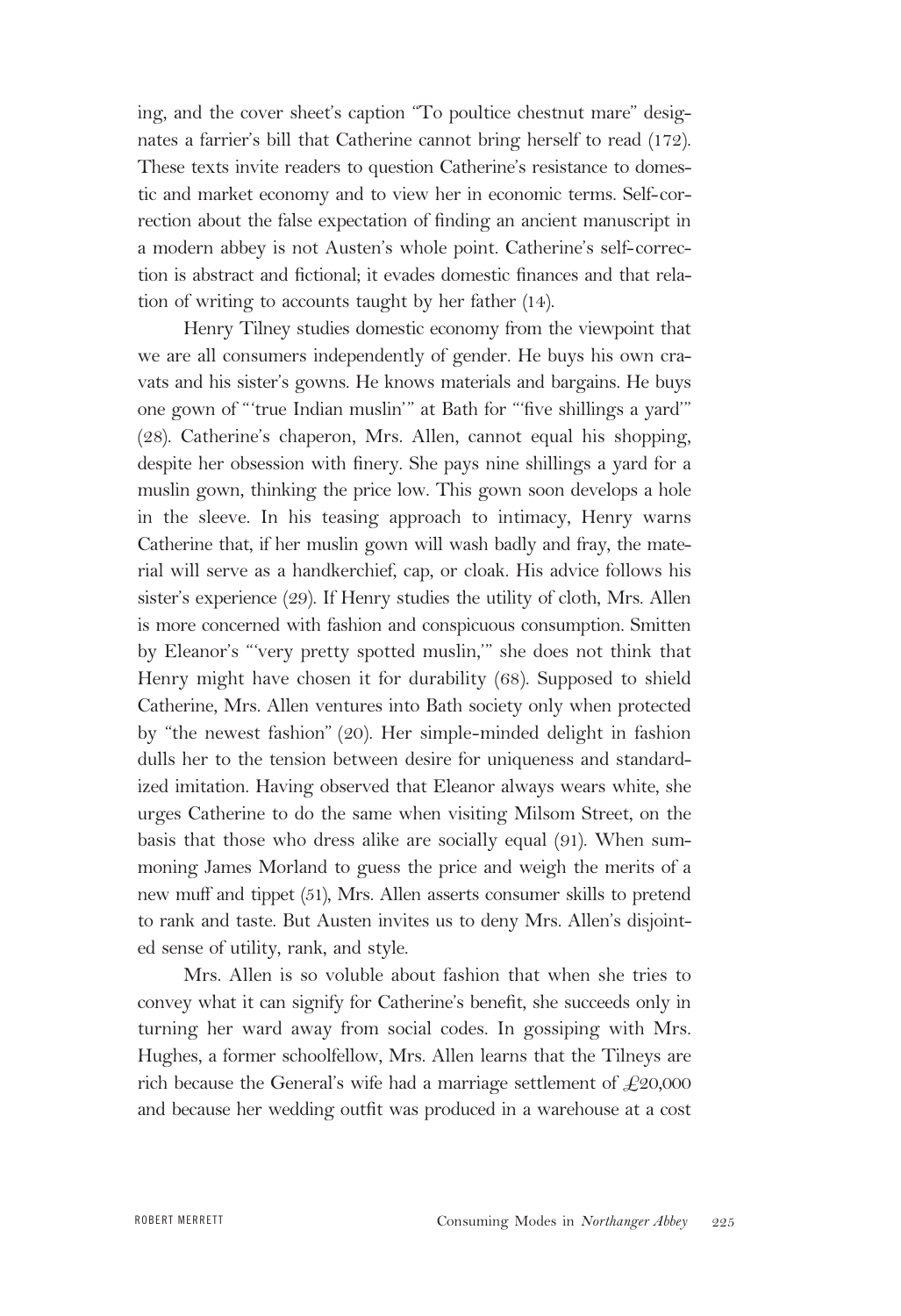of  $\mathcal{L}500$  (68). The bride received a beautiful set of pearls on her wedding day, a set inherited by Eleanor. If Catherine rightly says that Mrs. Allen has "no real intelligence to give" about the Tilneys, she is wrong not to interpret what the gossip says about the Tilneys' economic and social standing.

Catherine is wilfully abstract about material reality. When Henry says teasingly that her journal entries likely focus on her "'sprigged muslin robe with blue trimmings'" (26), she sensibly denies being obsessed with clothes; in not keeping a journal, she resists being typed. But she embraces as well as resists being gendered by literary stances. She embodies female concern for dress. Her arrival at Northanger during a shower takes her attention from the modernity of the architecture and puts "all her thoughts on the welfare of her new straw bonnet" (161). Amusingly, reflexive concern for her hat impedes her Gothic stance. She notes the Abbey's interior features and furnishings with some precision, but disappointment with "the profusion and elegance of modern taste" means that her account of the house is partial and fragmentary. She discounts modern industry and domestic efficiency; she had hoped for a fireplace with "the ample width and ponderous carving of former times," but it is merely "a Rumford, with slabs of plain though handsome marble, and ornaments over it of the prettiest English china" (162). This complaint leads Austen to assert that the fire conserves heat and does not smoke. On seeing the Abbey's modernized Gothic windows, Catherine does not grasp that Gothic form may be functional; she is merely disappointed that the casement panes are large, clear, and light rather than small, painted, and dirty (162). She notes that the walls in her apartment are papered, that its floor is carpeted, and that its furniture is comfortable, if not in the latest mode, but she will not read social and economic signs in the domestic setting (163). Her reaction to the dining room manifests a dullness to form: the room "is fitted up in a style of luxury and expense which was almost lost on the unpractised eye of Catherine, who saw little more than its spaciousness and the number of their attendants" (166). She treats domestic design clumsily. When she praises the breakfast set chosen by the General, his overreaction to her approval blinds her to the signs that first bring the set to her notice. To his false modesty, the set is simple and neat, bought to "encourage the manufacture of his country," tea being "as well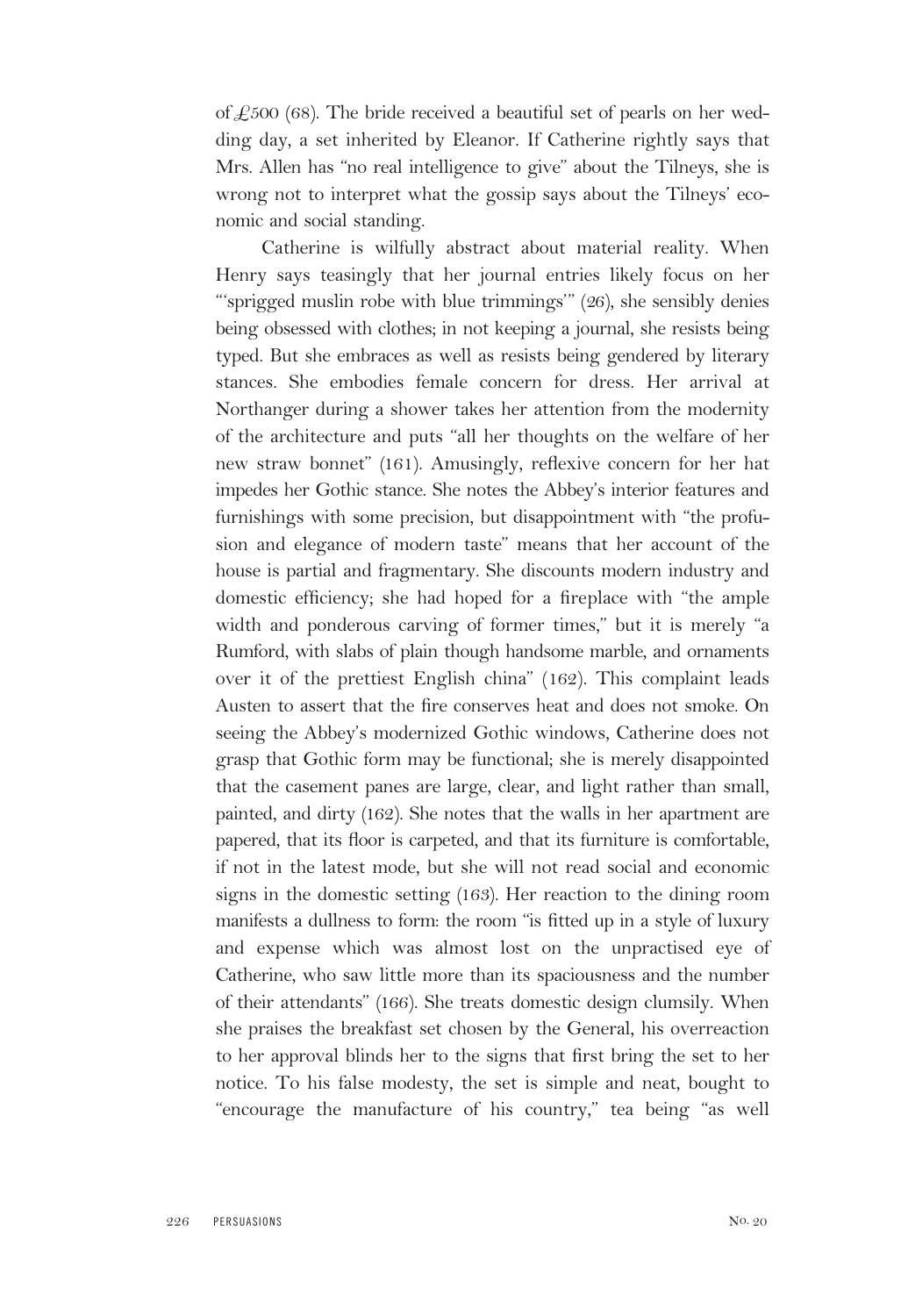flavoured from the clay of Staffordshire, as from that of Dresden or Sève." The General, having seen new sets in town, knows that the manufacture has improved and anticipates buying a new set for someone. Far from questioning the General's economic nationalism, Catherine is the only one present not to see that he is thinking of her as the recipient of a future wedding gift (175).

Catherine's reaction to the General's economic and modish improvements of Northanger Abbey is not acute or thoughtful. She cannot take in his enclosed grounds: the walls seem countless, the hot houses contain the whole village (178). She makes little of the drawing room: her "indiscriminating eye scarcely discerned the colour of the satin" (182). Her antique tastes resist costly and elegant products: she likes "no furniture of a more modern date than the fifteenth century" (182). She despises "mere domestic economy" for displacing the old aesthetic modes (184). Inventions that facilitate the labor of cooks make her almost rave against the "spacious theatre" of the General's kitchen (183). Guest rooms fitted up with everything money and taste could do to make them comfortable and elegant do not please Catherine (185). Her stealthy exploration of the late Mrs. Tilney's room shocks her into realizing that it is of a piece with the house: "a large, well-proportioned apartment" with "an handsome dimity bed, arranged as unoccupied with an housemaid's care, a bright Bath stove, mahogany wardrobes and neatly-painted chairs"; it is accessible to the sun (193). Her dullness to the conformity of external site and internal space, of architectural style and function, matches her ignorance of the social meaning of landscape aesthetics.

Of course, Austen is gentler in satirizing Catherine than more ignorant and hypocritical consumers. When it comes to personal appearance, Catherine is typical rather than eccentric in preoccupying herself with fashion. She may think hard about her gown and headdress, one night "debating between her spotted and her tamboured muslin" and wishing that the shortness of time had not prevented her from purchasing a new one. But on this occasion she falls asleep after only ten minutes of debate, not a victim of obsession because she knows that dress is "frivolous distinction" (73). A brother, more effectively than a great aunt, might have told her that men's hearts are not moved by new and costly gowns nor by the texture of muslin, whether "the spotted, the sprigged, the mull or the jackonet" (74). But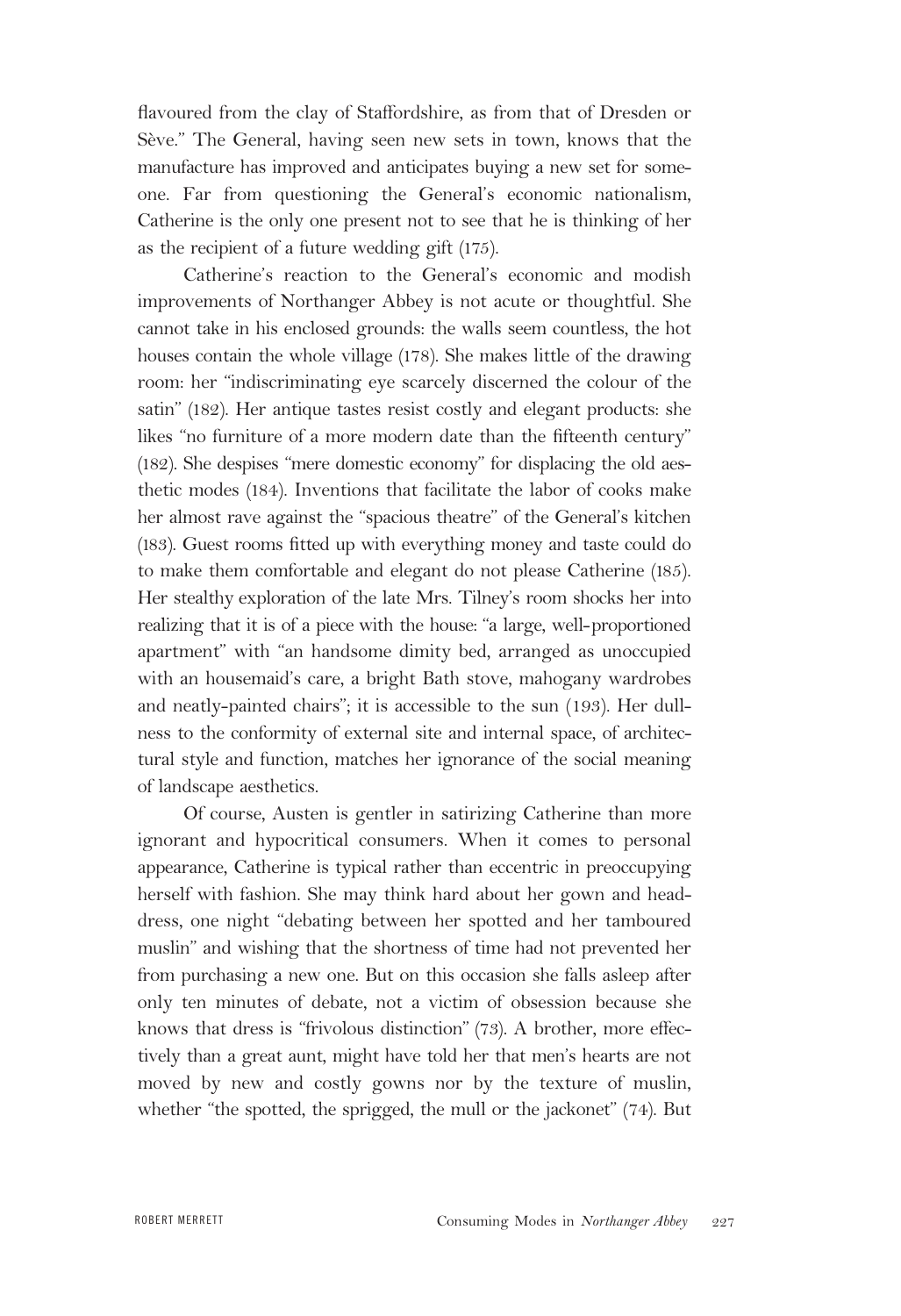Catherine is likable since she corrects herself without gravity. Unlike other unself-conscious consumers in *Northanger Abbey,* she escapes being a type common in newspapers and periodical essays.

This is not the case with John Thorpe. He comports himself like a groom because his consumption of horse flesh and carriages is based on the jargon of newspaper advertisements (45). When he boasts of his carriage, he confuses the stances of seller and buyer: "'Curricle-hung you see; seat, trunk, sword-case, splashing board, lamps, silver moulding, all you see complete; the iron-work as good as new, or better. He asked fifty guineas; I closed with him directly, threw down the money, and the carriage was mine'" (46). Thorpe is a waster who hates bargaining and blathers about money. He claims that he could have resold the gig the next day for a profit, forgetting that the would-be purchaser also wanted his horse. Thorpe would not, he claims, have sold the horse for  $\pounds$ 100. His professed disinterest in money and charity is clearly false. Catherine's dislike of him is well-founded, but her slowness to judge his lazy consumerism and false calculations is questionable. When he calls his wine at Oxford "'famous good stuff'" (64), his modish vagueness is apparent. When he goes on about the complete springs in his carriage, his advertising jargon is overwhelming (64). Boring and self-absorbed, he looks upon everyone he meets as a horse trader bent on finding customers (76). Catherine is as slow to judge the General as John Thorpe. She does observe the General when he eats at his son's house and expects more luxury than provided. But her sense of his consumerism is not sharp because she cannot estimate his unusual lack of fussiness as can Henry and Eleanor (215). The point is that Catherine is a consumer, if she does not always admit so. When she drives with the General from Bath to Northanger, she relishes "the sober pace in which the handsome, highly-fed four horses of a gentleman" move (155). The "fashionable chaise and four" with liveried postilions rising regularly in their stirrups and with the numerous outriders impress her (156). When she transfers to Henry's curricle, she finds it "the prettiest equipage in the world" (156) and enjoys Henry's driving: his hat sits so well, and the innumerable capes of his great coat looked so becomingly important (157). But, given her taste for modish transport, why does she not criticize John Thorpe's vulgar manners?

One answer lies in Catherine's unconcern with money. Unlike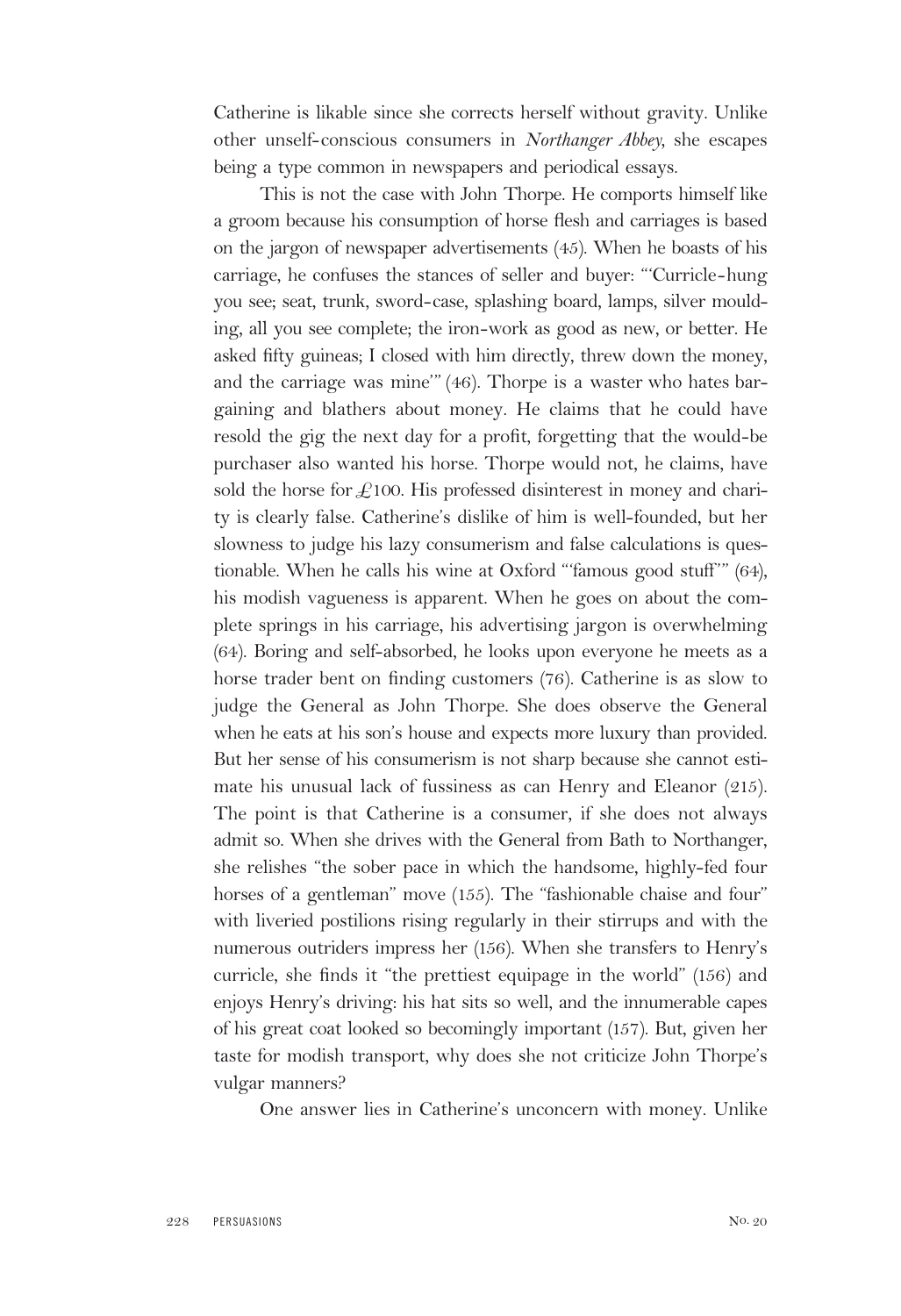Austen in her letters, Catherine disclaims money and economic power in her cultivation of novelistic renunciation. She does not complain when her father gives her ten guineas rather than a banker's blank order (19), but she usually postures about money, as when exclaiming against marriage as a financial contract. In her creed, only one partner need have money, for it is the "wickedest thing in existence" to marry for money (124). Her stance is extreme: dismissed by the General, she lacks money for travel because she had not thought of it. Not until she looks into her purse does she realize that Eleanor has anticipated her need (229). Once home, she returns Eleanor's money but cannot express her gratitude because she is overcome by the economic complexity of her situation. In this context, Catherine finds it difficult to hear her mother talk with relief about James's relationship with Isabella ending, on the basis that Isabella is insignificant and "entirely without fortune" (236).

Catherine is more baffled about money than need be because she pays no heed to economic bias in conversation. When John Thorpe pumps her about her chaperon's husband, Catherine misses his point: Thorpe thinks Mr. Allen rich since he hopes that she will be Allen's heir, but she ignores his drift (63). She prefers hearing her renunciation of money echoed by Isabella: "'Had I the command of millions, were I mistress of the whole world, your brother would be my only choice'" (119). Catherine deliberately sets aside Isabella's economic inconsistency. Declaring that "'the smallest income in nature would be enough'" because "'poverty itself is wealth,'" Isabella dreams of a villa in Richmond and "the qualityof her wedding-gown" (119-20). Her boasted renunciation stems from complacency that her marriage settlement will be either "landed property" or "funded money." Readers of Samuel Foote, David Garrick, and Hugh Kelly will recognize a dramatic type in Isabella; she embodies the modish consumerism of a metropolitan mercantile class keen to transcend its social origins. A quick marriage will let Isabella make her friends in Putney envious of her carriage, calling cards, and hoop rings (122). Just as Gothic biases dull Catherine to the journalistic clichés of John Thorpe, so they dull her to the stage jargon of Isabella. Her literary naivete is no less when she consoles herself about her brother's letter of disappointment in Isabella by repeating the General's words that he values money only as it promotes his children's happiness (205).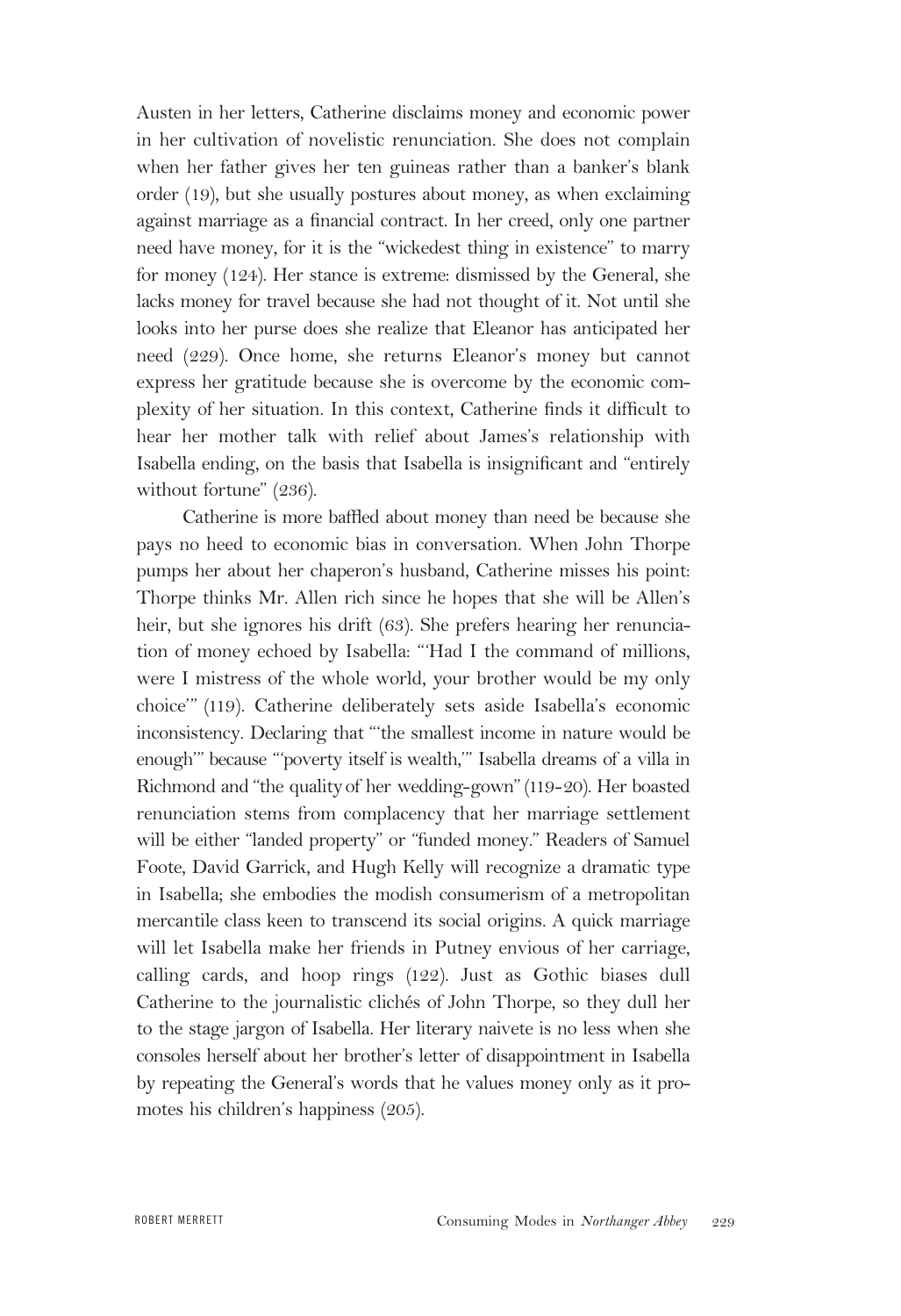One reason why we may question Catherine's naive literary posturing from an economic perspective is that she is not always obtuse about money. In the face of John Thorpe's criticism of her brother's carriage, she simply declares that her brother cannot afford another (89). Yet she does not fault Thorpe's gross view of her brother rolling in money; she does "not even endeavour to understand" it (89). Again, when Thorpe would charm her by pretending that he does not expect money with a wife, Catherine is too intent on her unworldly stance about marriage to scrutinize his views (124). The same ideological blindness governs her relationship to Isabella. The latter's claim to have fallen in love with James at first sight is undermined by her selfregarding attitude to dress. While Catherine thinks that she indulges in Isabella a susceptibility to romance that she herself does not share, the reader marks Isabella's modish consumerism. When she first met James, she wore a "'yellow gown, with [her] hair done up in braids'" and Miss Andrews wore "'puce-coloured sarsenet'" (118). Blind to Isabella's envy of her dress (39), Catherine thinks happily that her friend dotes on her brother. But Catherine's romantic creed enables Isabella to give her back a narrow, distorted image of herself and to exploit their friendship (71).

Isabella's economic hypocrisy becomes unavoidable when James sends her news of their proposed marriage settlement. Mr. Morland, patron and incumbent of a living worth  $\text{\textsterling}400$  a year, agrees to resign it to his son on the latter's maturity. This gesture, generous given the family's ten children, is matched by the promise of an equal inheritance. Never having given a thought to her father's income, Catherine is satisfied with the settlement (135). Isabella and her mother repine, however: the income is too small. It will not provide the "'common necessaries of life'"(136). Had they possessed a fortune, Mr. Morland would have been more generous. Hurt by these insinuations, Catherine defends her father for having done his utmost for her brother. However, she is distracted from criticism of Isabella by the latter's declared hatred of money and pretended desire to marry as soon as possible, if only on  $\mathcal{L}50$  (136). This false disclaimer suggests that Catherine largely gulls herself with her own willful renunciation of economic thoughtfulness.

When Isabella declares that there are "'more ways than one of our being sisters'" (145), Catherine cannot read her friend's acquisitive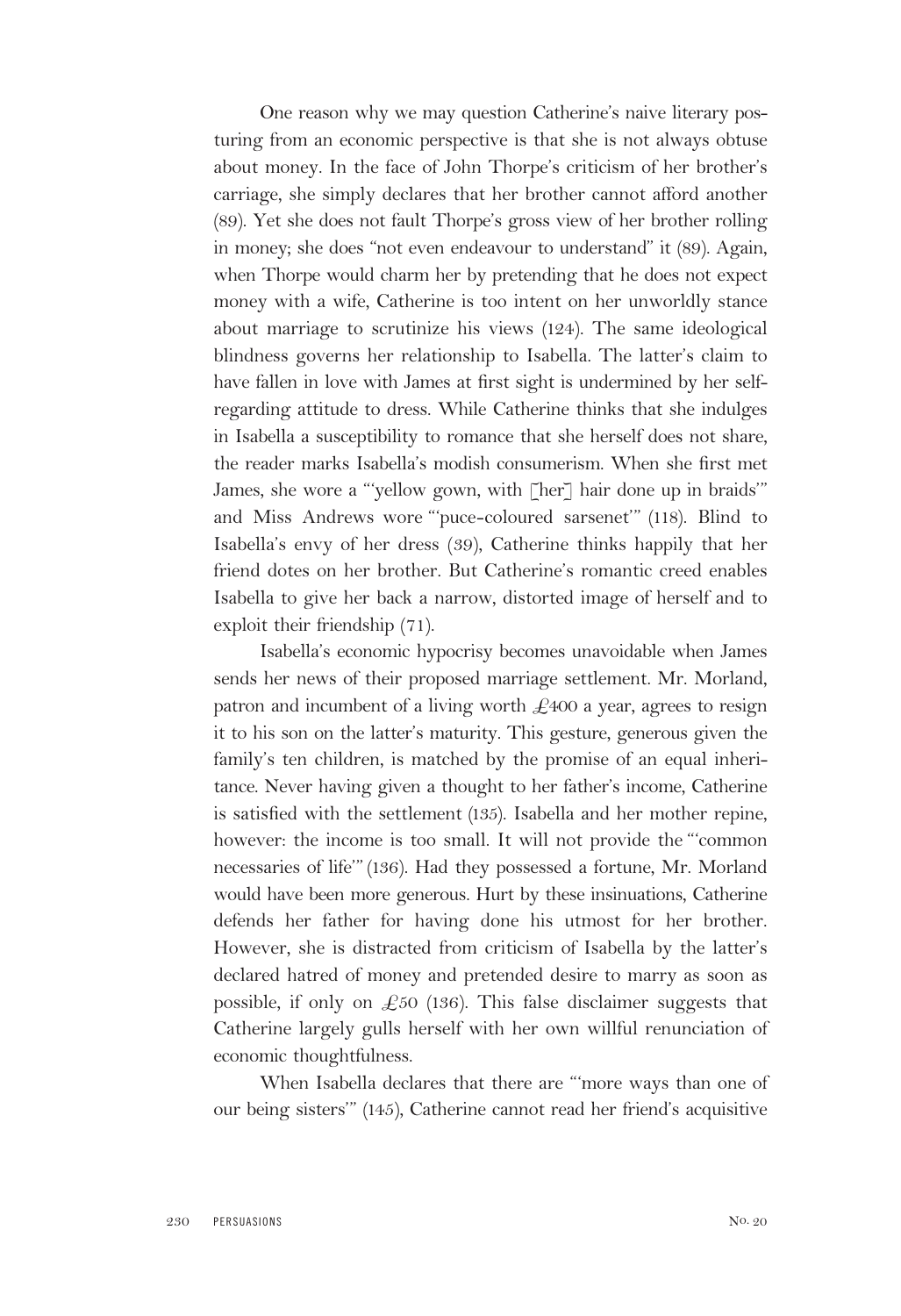and ambitious rationalizations. Against all the evidence, she cannot imagine that Isabella will exploit romantic truisms or circumscribe them with economic calculations. When Isabella admits that "'after all that romancers may say, there is no doing without money'" (146), she almost lets slip that she has warned John against marrying Catherine. But Catherine will not contemplate that Isabella might be planning to be unfaithful to James:"'What one means one day, you know, one may not mean the next'" (146). Baffled, Catherine naively hopes for consistency: Isabella must talk "more like her usual self and not so much about money" (148). This wish for consistency of character prevents her from judging the General's hypocrisy about money. She credits his profession that "money is nothing, it is not an object" much too easily (176). Eleanor and Henry know that Isabella's lack of wealth will prevent Frederick from seeking her hand, but Catherine ignores the parallels between herself and Isabella, instead relying on the General's "particular partiality" for her and on his "generous and disinterested sentiments on the subject of money" (208). Her bias means that she cannot internalize Henry's amusing journalistic talk about money and morality when he observes that "'pleasures in this world are always to be paid for,… we often purchase them at a great disadvantage, giving ready-monied actual happiness for a draft on the future, that may not be honoured'" (210).

Catherine may not think in monetary metaphors, but Austen unsettles her economic naivete in the *dénouement.* Catherine is so excited by her visit to the parsonage at Woodston that she gives in to nervous self-recrimination and inarticulate desires for a marriage settlement. Her dismissal from the Abbey, though wretched, requires her to use her youth, civility, and money to travel home (230). Her "hack post-chaise" displaces the fictional contrivance that might dignify a new countess and a train of noble relatives (232). If her family treats the General's breach of hospitality as inexcusable (234-35), she comes to see that her love for Henry makes her depend on the General. She also must face up to why the vanity and avarice of John Thorpe and the General have victimized her (244): she and her family, like everyone in society, are objects of calculating and speculative thought. When Henry and Catherine marry, they are no more inclined than entitled to demand the General's money. But Catherine must admit that the General settles an income on Henry that gives him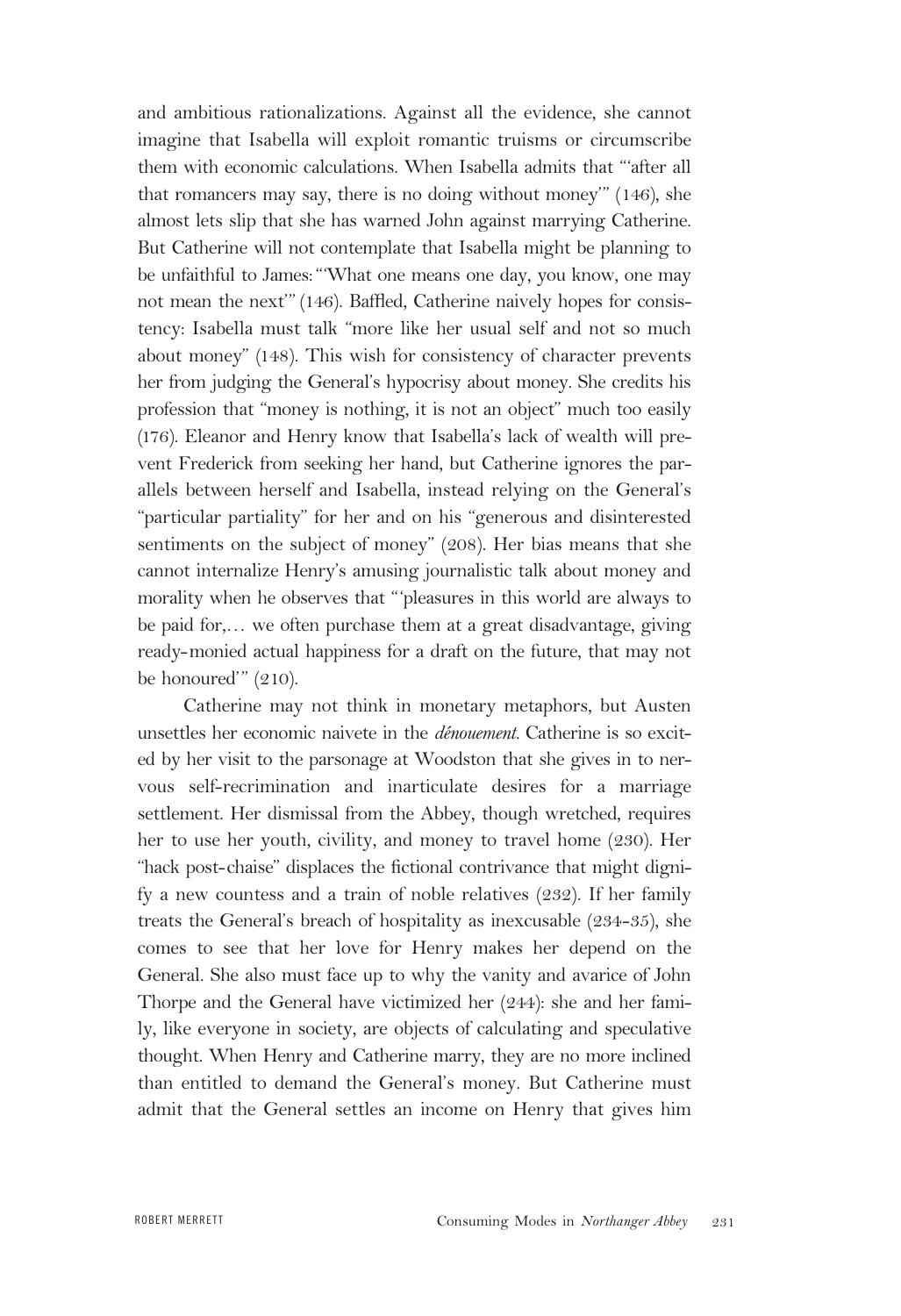independence and comfort. Moreover, her parents emphasize that her match is financially beyond her claims (249).

Austen's comedy invites readers to enjoy a stance based on an empirical sense of literary and economic correspondence: early on in *Northanger Abbey,* she says that "strange things may be generally accounted for if their cause be fairly searched out" (16). Although Catherine is blind to social and economic signs, her absorption in Gothic romance is no more unique than her proficiency in French (14). When Henry goads her, she sensibly resists the literary modes she cultivates, as when she declares that she keeps no journal and rejects his extended analogy between dancing and matrimony (27, 77). Catherine's prosaic refusal to be typical matches Austen's attack on modish literary consumption.

Not only does Austen deride anthologists who abridge Milton, Pope, Addison, Steele, and Sterne and spoil the market for contemporary novelists, but also she attacks bad taste, coarse language, and social irrelevance in *The Spectator* (37-38). No wonder that, when Mrs. Morland turns to *The Mirror* to lesson her daughter, Austen displaces the conventional moralizing of this descendant of *The Spectator* with Henry's surprising but gratifying arrival.

Still, Austen insists that Catherine's reading is narrow and that this narrowness explains her failure to see literary and economic correspondences. Catherine dislikes history: it is about good-for-nothing men, there are hardly any women in it, and, if largely invention, it is tiresome (108). Her view is countered by Eleanor's appreciation of the documentary research and rhetorical style of the Scottish historians David Hume and William Robertson. When Henry says that he has read hundreds of novels, Austen challenges Catherine's gendered view of reading. Henry does not demean novels as unworthy of Oxford gentlemen (107). He is remote from the prejudiced, illiterate John Thorpe who pretends to have read Mrs. Radcliffe without knowing she wrote *The Mysteries of Udolpho* and who dispraises Fanny Burney's Camilla because she married a French emigrant (49). Henry's reading takes in the lexical and rhetorical studies of Samuel Johnson and Hugh Blair (108). He shares with Eleanor a taste for the picturesque creation of prospects in the landscape (110), a fashion as remote to Catherine as the architectural mode for refurbishing and modernizing Gothic abbeys. By contrast to Henry and Eleanor, Catherine confuses literary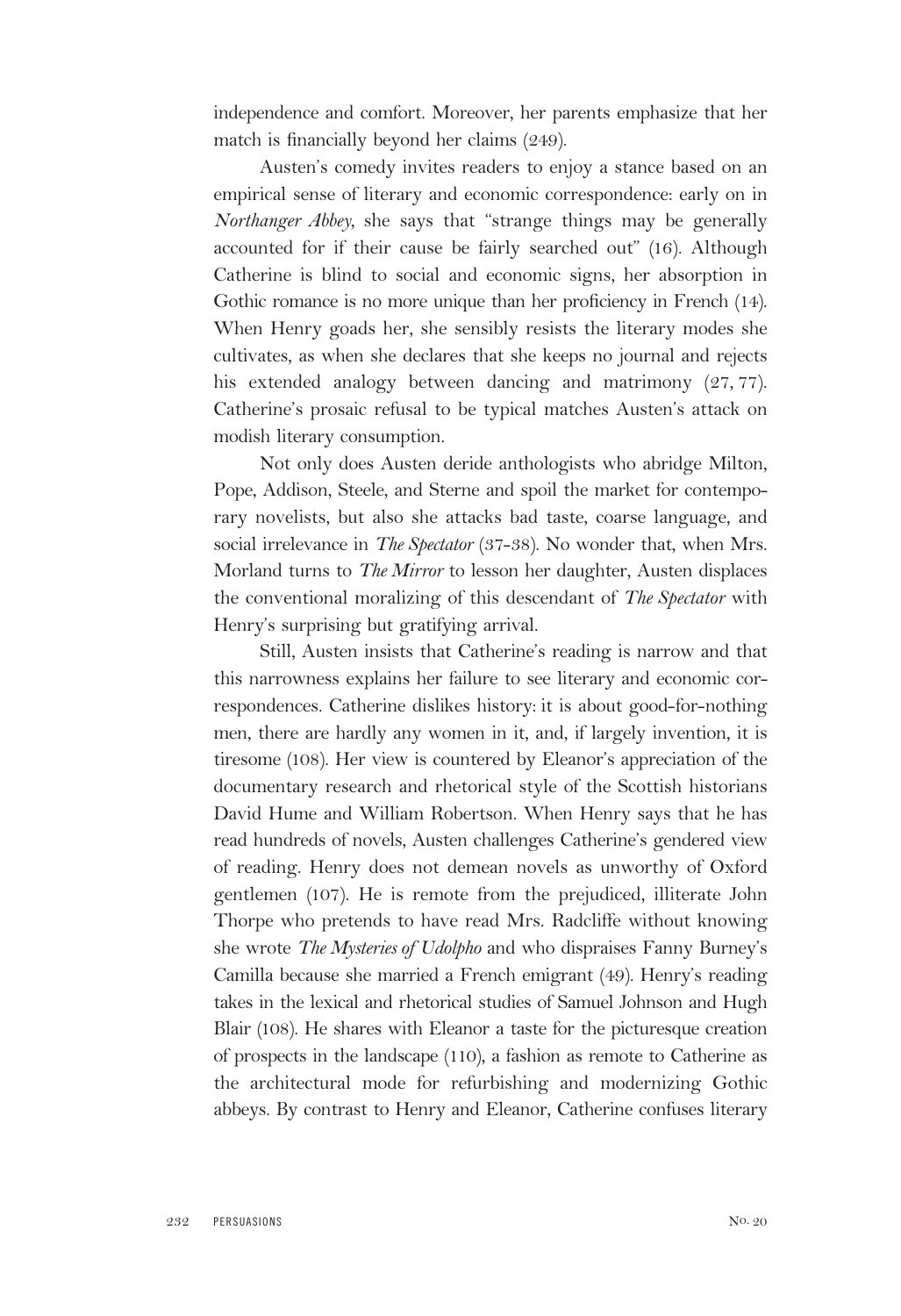and political events, as when she describes the product of a circulating library in terms that better suit a riot (113). Her uncritical consumption of Gothic romances means that she blurs the nation state with the literary market. She knows that Mr. Allen and his friends consult the newspapers to keep abreast of current events, but she ignores them, preferring distinct spheres for the sexes (90). Given her awareness that men so habitually consult newspapers, it is the more striking that her Gothic prejudices suppose that, far from staying up at night to read "stupid pamphlets," the General must be torturing the wife whose death he has fabricated (187-88). Catherine's cultural naivete is accented in her confession that, although she has never been abroad, she always thinks of the south of France when she reads Mrs. Radcliffe (106), this cognitive folly justifying Austen in standing behind Henry when he tells Catherine that her Gothic speculations ignore social context and personal experience and have induced her to forget the nation in which she lives and the religion to which she adheres. His lesson may be imperial and firm, but Henry rightly points out that Catherine's sense of probability and social awareness are rendered defective by Gothic reading habits (194-95).

Although Catherine does not speak French well and bases her idea of the south of France on shallow literary grounds, her liking for the French bread made in Northanger Abbey's modern kitchens troubles Mrs. Morland, prompting her to lesson her daughter with *The Mirror* (241). The French bread reveals the General to be less of a nationalist than he claims and Catherine to be more susceptible to modes than she admits. However, these points do not depend on *The Mirror,* for Austen defies as well as accepts the periodical's nationalism. The number Mrs. Morland wants her daughter to read presents John Homespun's four daughters who follow aristocrats in favoring French manners (6 March 1779). It holds that "intercourse with the persons or families of *Dukes, Earls, Lords, Nabobs,* or *Contractors*" is dangerous. A month before, *The Mirror* had warned that courtly promotion of France was corrupting English gentry with French cookery (6 Feb. 1779). In this number, sons familiar with "fashionable *ragoos* and *fricandeaus*" and the celebrated chefs of Paris cannot abide their father's English table. But Austen distances herself from francophobia based on such anti-aristocratic prejudice. She is closer to comments in *The Mirror* that claim that the English mimic the false politeness but not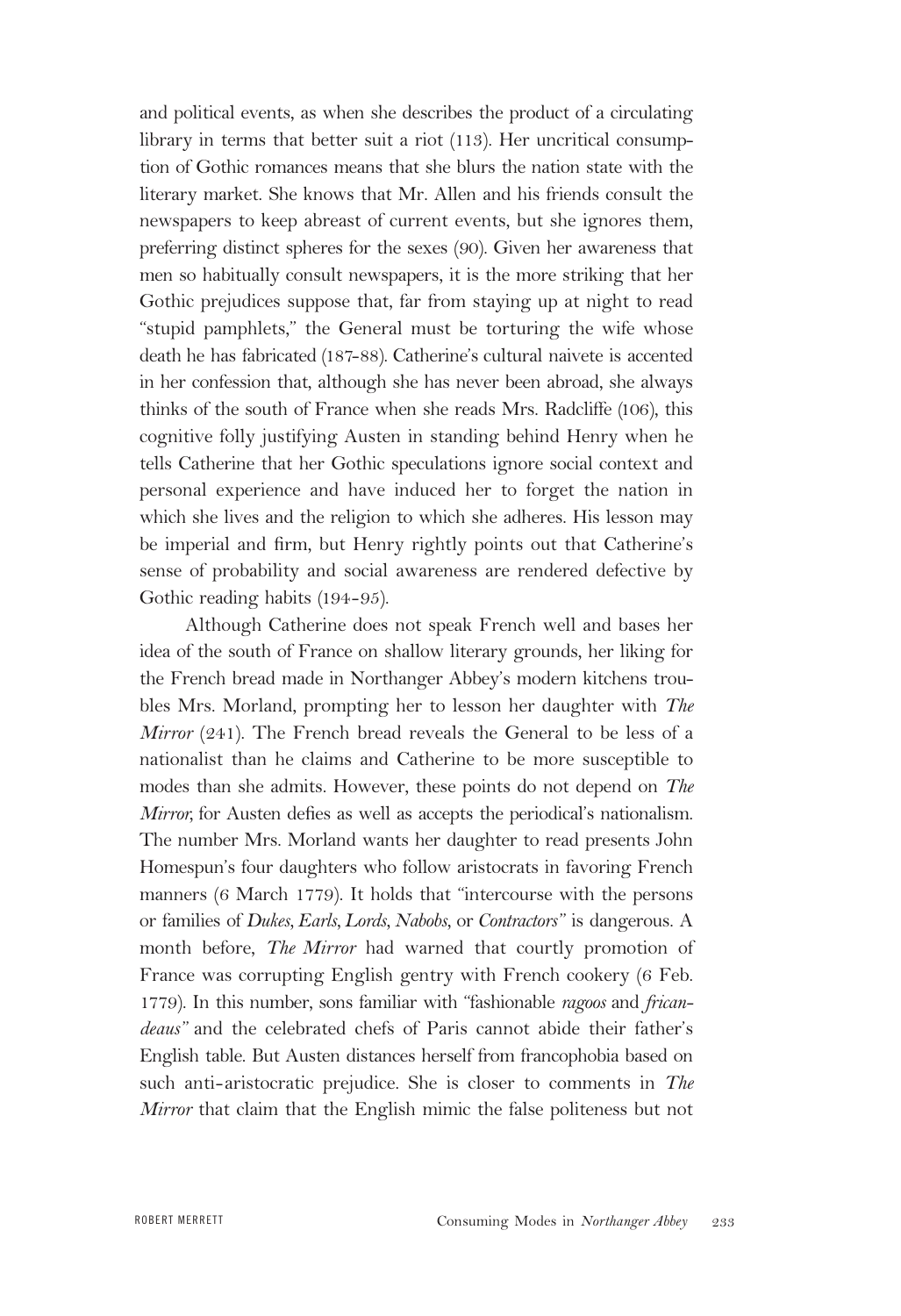the good breeding of the French (24 April 1779). Henry Mackenzie, noting how cultural exchange is sped up by improved transport, admits that in the "*translation* of the *manners,* as in the *translation* of the *language,* of our neighbours, we are apt to lose the finesses, the *petits agrémens*" (8 May 1779). The result of such comments is that modish consumerism cannot be blamed on French culture or on aristocratic manners so much as on middle-class assumptions that French modes will advance trade and business. When Letitia Lappet opens a milliner's shop, she follows friends' advice to put as much French as she can into her advertisements and shop-bills (14 March 1780). Two weeks later, *The Mirror* insists that conspicuous consumerism or "*Figure-making* is common to all ranks, ages, tempers and situations" (25 March 1780).

When she was writing *Northanger Abbey,* Austen's letters reveal that she was a figure-maker, a consumer who looked upon clothes and furniture as signs. Far from attacking aristocratic fashions, she admits that personal dress has many social functions.3 She shops for others and gets others to shop for her. She gives clothes to servants and poorer women because dress is a social bond between herself and inferiors, just as clothes signify her middle rank. Austen has an eye to bargains in materials, costume, and furniture. She champions contemporary modes, but always weighs their price. As much as she critically reads English and French novels, she appreciates foreign and domestic cloth and patterns of garments. Making a figure is important because it involves her in a series of social and economic processes that are part of national culture. In her letters and in *Northanger Abbey,* she resists propaganda against social hierarchy. She does not promote renunciation in favor of antique modes, because she bears witnesses to a literary nationalism that incorporates respect for French modes, and that values the cultural borders crossed with increasing power and creativity by European aristocrats.4